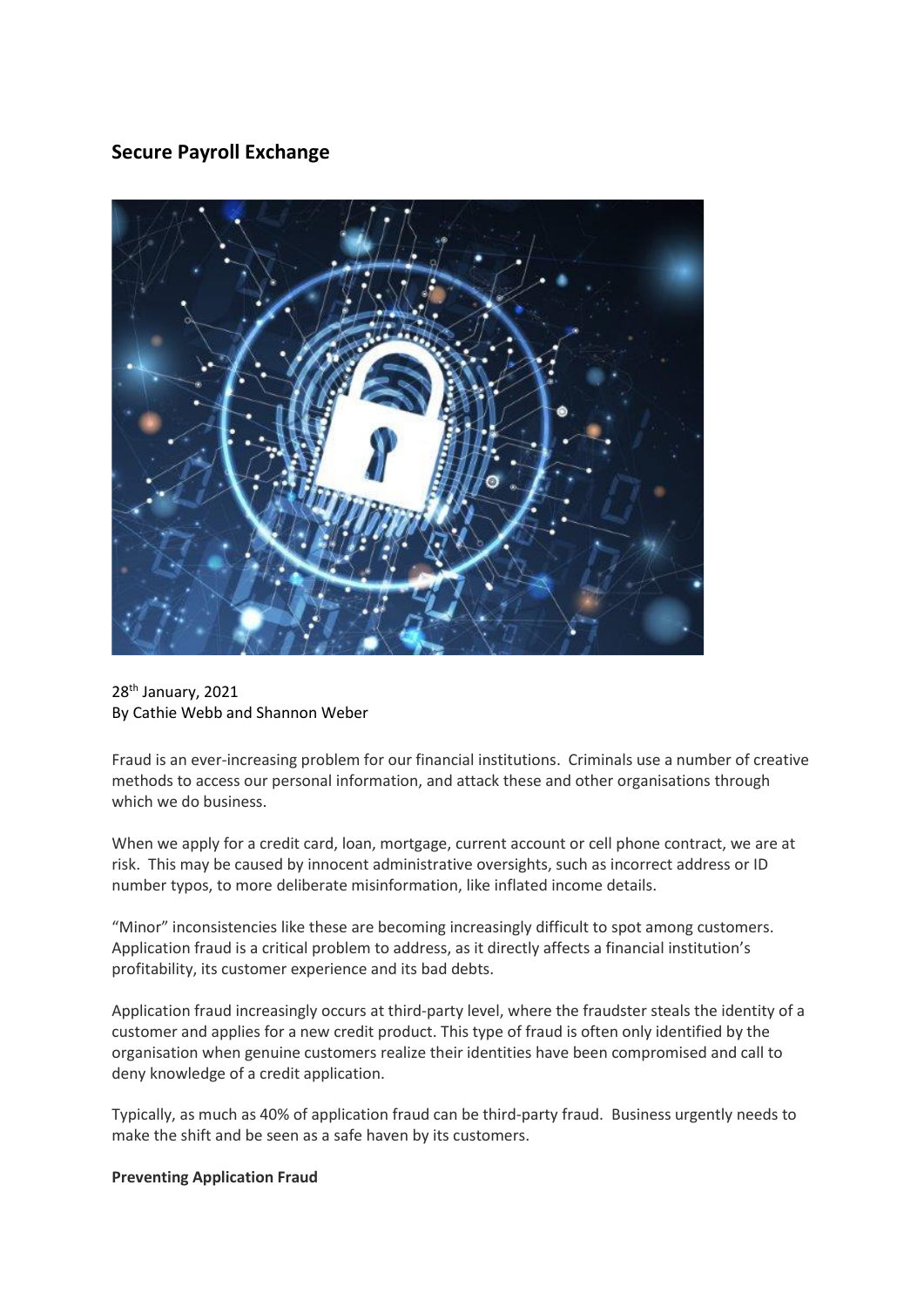How can a business prepare to counteract fraud, before it happens?

Key is enabling consumers to share their personal information, including banking and payslip details, without handing this over to unscrupulous fraudsters in the process of applying for services.

Banks already leverage various techniques to identify and stop application fraud before criminals make off with fresh credit cards or loans. Ironclad authentication procedures have emerged that can verify applicants' identities and weed out both stolen and synthetic identities as well as applicants with suspect histories that could signify first-party fraud.

The best application fraud defenses rely on multilayered approaches that optimise both authentication and machine learning. No type of fraud can be stopped entirely, but enough defenses can bring it from an industry-wide menace to just an occasional nuisance — and save banks and their customers millions of Rands in the process.

Up to now, the only way for banks and credit providers to verify payslips provided by a potential consumer is to go the extra mile and call the employing company to verify employment, employee number and salary. This is usually only done when they are suspicious of the documents used for a credit application, which means that many fake documents slip through the cracks. This process of verification, depending on the number of employees applying for credit can become an administrative burden for the employer. Anecdotal evidence suggests that some HR teams of relatively small companies field up to 5 calls per day to query employment details.

With this in mind, Accsys (a division of Transaction Capital Transactional Services) has partnered with Comcorp in integrating PeopleWare with Secure Payslip Exchange (SPX). With over 26 years of experience, Comcorp are trusted by South Africa's major banks and credit providers. Their unique technological solutions mitigate data and identity fraud by using world-class biometric facial recognition functionality, that manages client authentication and POPI consent compliance.

Accsys has offered employee management software solutions for the past 40 years to the South African and African market.

## What is Secure Payslip Exchange?

SPX enables organisations to provide employees' payslip information to registered Financial Services Providers (FSP), through a secure platform. Participating FSP's then access the necessary payslip data once the individual employee provides consent to the FSP during a financial application.

Use of SPX is proven to substantially reduce the risk of application fraud, while protecting individuals, companies and lenders. It allows banks and credit providers to access payslip information with full consumer consent, electronically, in real-time, securely and directly from source.

This removes the challenge of detecting fraudulent documents and eliminating the possibility of document tampering.

SPX benefits to employers:

- Reduced administration and calls from creditors for verification of employee income and employment.
- Stronger POPI act compliance.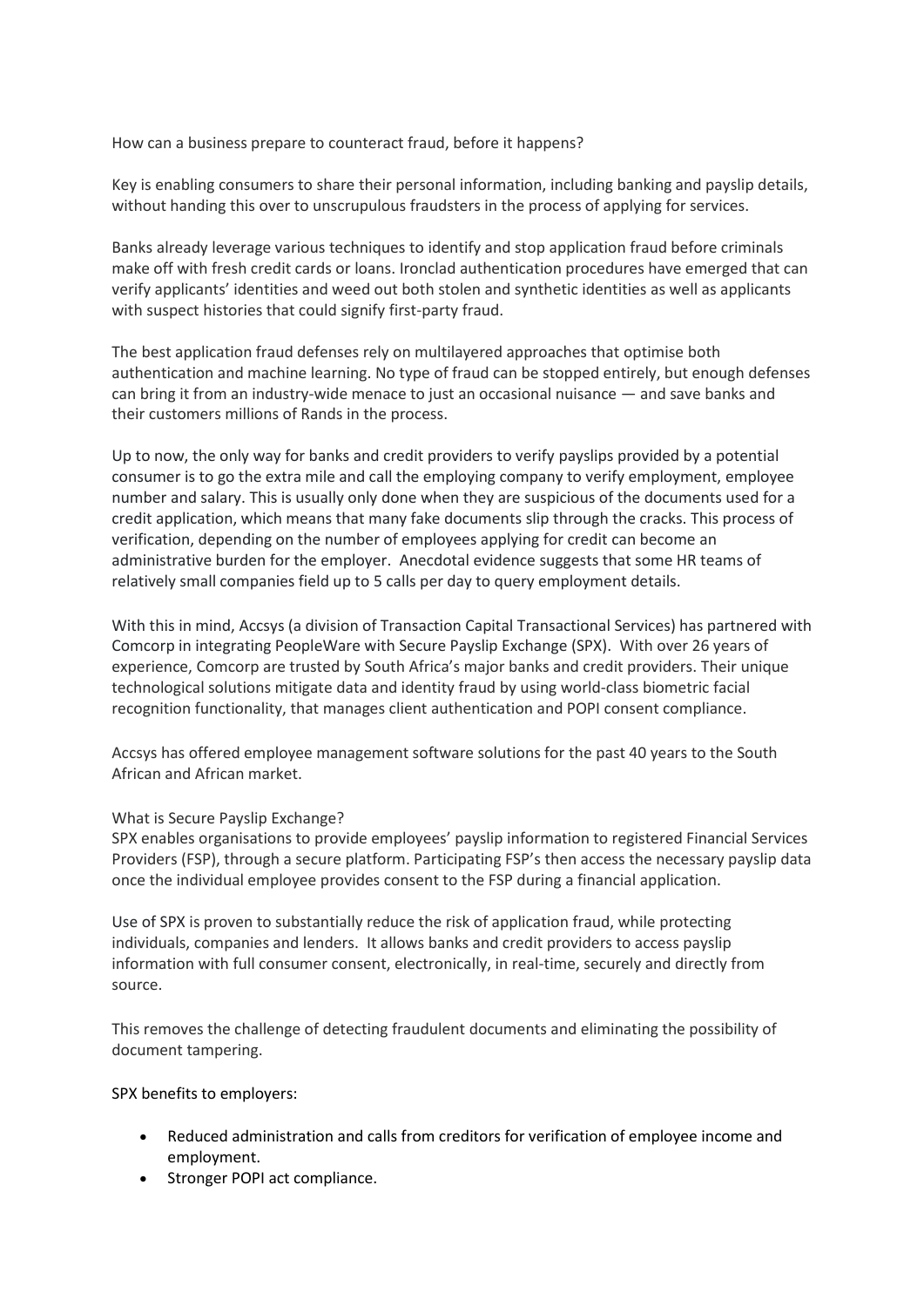- Reduced inconvenience of employees having to take time off work to apply for credit
- Reduced administration in terms of providing copies of payslips, either printed or via email
- Supports responsible lending practices and deters the need to resort to unscrupulous lenders for loans.
- Fully automated process requiring zero administrative effort
- Secure data transfer and is held at source mitigating the risk of identity fraud.
- Endorsed by the local banks of South Africa and recommended by the Banking Association of South Africa (BASA) as a means to reducing fraud in South Africa.
- There are no additional costs to the employer or employee.

SPX benefits to employees:

- Reduced time out of the office to complete credit applications.
- No need to hand over / email copies of sensitive information to possibly unscrupulous service provider personnel
- No requirement to have documentation authenticated by Commissioner of Oaths
- Applications take less time to complete and receive approval from the FSP.
- Biometric authentication ensures secure transfer of data

SPX benefits to service providers and lenders:

- Instantly and reliably accesses applicant's payslip information from source data held by participating employers
- Reduces the of risk of credit application fraud for lenders by obtaining income documentation directly from a trusted and secure source
- Improves application turnaround time thereby improving the rate at which credit is extended to consumers
- Provides more accurate approvals to more customers through technology and automation.
- Ensures detailed analysis of a potential customer's financial position complies with responsible lending.
- Reduces the extent of manual intervention presently required to view a payslip, recapture income information and telephonically contact the employer to confirm employment.



#### **Links, References and Notes**

*Accsys, a division of Transaction Capital Transactional Services (Pty) Ltd. provides people management solutions i.e. Payroll, Human Resources (HR), Time and Attendance as well as Access Control/Visitor Management. The company develops, implements, trains and services our solutions. We provide readers, turnstiles, booms and CCTV. We run both on premise and in the cloud, as well as mobile options for ESS. Recruitment, online education and Business Process Outsourcing (BPO) are part of our offering, too.*

[www.tctransactionalservices.co.za](http://www.tctransactionalservices.co.za/) http://www.tctransactionalservices.co.za [www.accsys.co.za](http://www.accsys.co.za/) http://www.accsys.co.za email: cathie.webb@accsys.co.za twitter: @CatiWeb